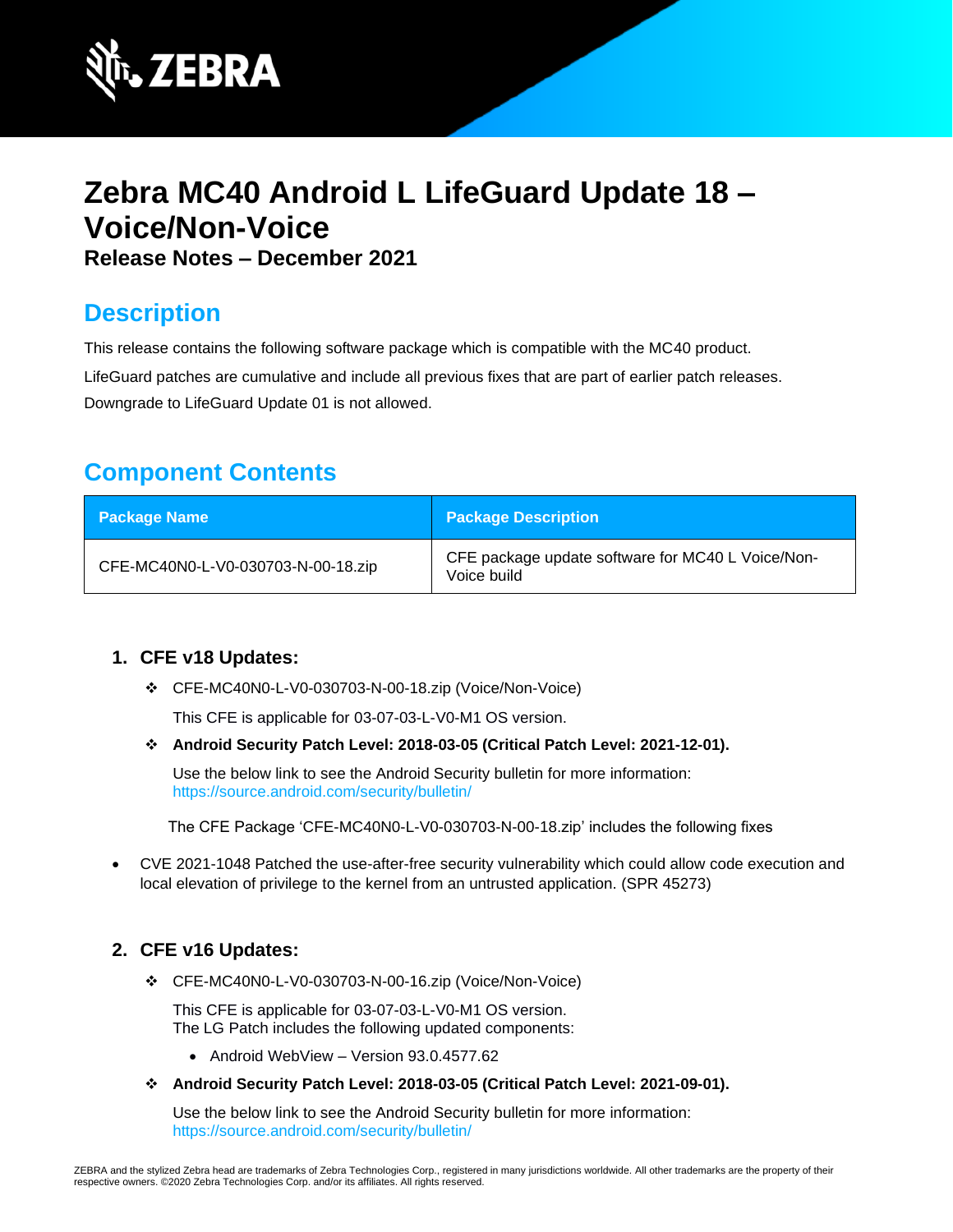

#### **3. CFE v15 Updates:**

❖ CFE-MC40N0-L-V0-030703-N-00-15.zip (Voice/Non-Voice)

This CFE is applicable for 03-07-03-L-V0-M1 OS version.

❖ **Android Security Patch Level: 2018-03-05 (Critical Patch Level: 2021-06-01).**

Use the below link to see the Android Security bulletin for more information: <https://source.android.com/security/bulletin/>

### **4. CFE v14 Updates:**

❖ CFE-MC40N0-L-V0-030703-N-00-14.zip (Voice/Non-Voice)

This CFE is applicable for 03-07-03-L-V0-M1 OS version.

❖ **Android Security Patch Level: 2018-03-05 (Critical Patch Level: 2021-03-01).**

Use the below link to see the Android Security bulletin for more information: <https://source.android.com/security/bulletin/>

#### **5. CFE v13 Updates:**

❖ CFE-MC40N0-L-V0-030703-N-00-13.zip (Voice/Non-Voice)

This CFE is applicable for 03-07-03-L-V0-M1 OS version.

❖ **Android Security Patch Level: 2018-03-05 (Critical Patch Level: 2020-11-01).**

Use the below link to see the Android Security bulletin for more information: <https://source.android.com/security/bulletin/>

### **6. CFE v12 Updates:**

❖ CFE-MC40N0-L-V0-030703-N-00-12.zip (Voice/Non-Voice)

This CFE is applicable for 03-07-03-L-V0-M1 OS version.

❖ **Android Security Patch Level: 2018-03-05 (Critical Patch Level: 2020-08-01).**

Use the below link to see the Android Security bulletin for more information: <https://source.android.com/security/bulletin/>

### **7. CFE v11 Updates:**

❖ CFE-MC40N0-L-V0-030703-N-00-11.zip (Voice/Non-Voice)

This CFE is applicable for 03-07-03-L-V0-M1 OS version.

❖ **Android Security Patch Level: 2018-03-05 (Critical Patch Level: 2020-05-01).**

Use the below link to see the Android Security bulletin for more information: <https://source.android.com/security/bulletin/>

The CFE Package 'CFE-MC40N0-L-V0-030703-N-00-11.zip' includes the following fixes

• SPR37768 - Resolved an issue where CPU utilization caused the device to become hot.

# **8. CFE v10 Updates:**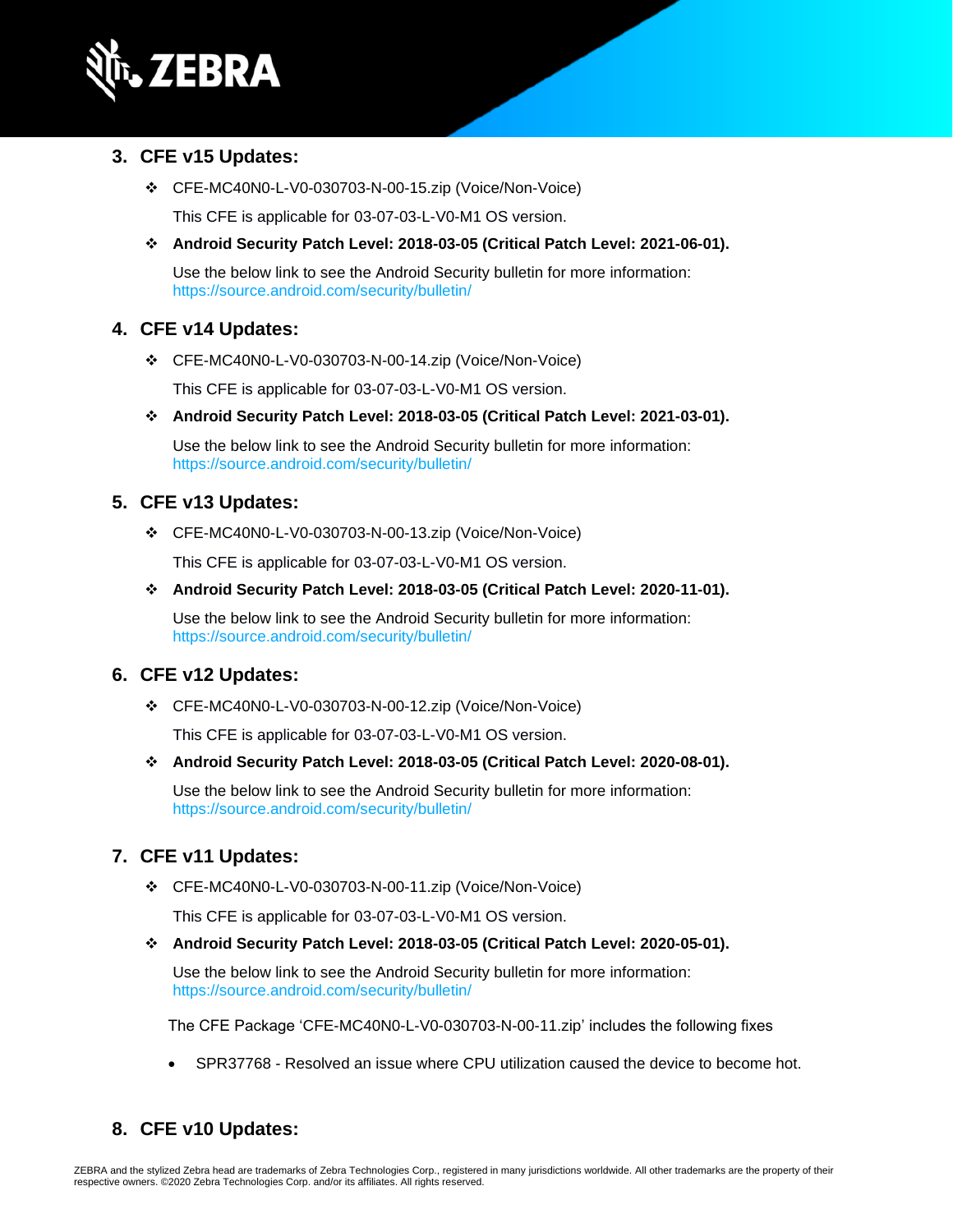

❖ CFE-MC40N0-L-V0-030703-N-00-10.zip (Voice/Non-Voice)

This CFE is applicable for 03-07-03-L-V0-M1 OS version.

❖ **Android Security Patch Level: 2018-03-05 (Critical Patch Level: 2019-08-01).**

Use the below link to see the Android Security bulletin for more information: <https://source.android.com/security/bulletin/>

The CFE Package 'CFE-MC40N0-L-V0-030703-N-00-10.zip' includes the following fixes

• SPR37640 - Resolved an issue where device is not sending any data packet after roaming.

#### **9. CFE v9 Updates:**

❖ CFE-MC40N0-L-V0-030703-N-00-09.zip (Voice/Non-Voice)

This CFE is applicable for 03-07-03-L-V0-M1 OS version.

❖ **Android Security Patch Level: 2018-03-05 (Critical Patch Level: 2019-06-01).**

Use the below link to see the Android Security bulletin for more information: <https://source.android.com/security/bulletin/>

#### **10.CFE v8 Updates:**

❖ CFE-MC40N0-L-V0-030703-N-00-08.zip (Voice/Non-Voice)

This CFE is applicable for 03-07-03-L-V0-M1 OS version.

❖ **Android Security Patch Level: 2018-03-05 (Critical Patch Level: 2019-03-01).**

Use the below link to see the Android Security bulletin for more information: <https://source.android.com/security/bulletin/>

The CFE Package 'CFE-MC40N0-L-V0-030703-N-00-08.zip' includes the following fixes

- SPR35368- Resolved an issue where in device is unable to scan barcode suspend and resume.
- SPR35362: Resolved and issue where in TC80 NGMS Scanner was not able to decode when HW picklist is enabled.
- SPR35288 Fixed an issue wherein initialization of scanner was taking ~1sec.
- SPR35054 Added support for reduced quite zone barcode decoding.
- SPR34844 Resolved an issue wherein multiple open calls are prevented when multiple application tries to open scanner without releasing previous instance.
- SPR35425 Resolved an issue where time zone was being displayed twice.
- Updated below mentioned Components:
	- o MXMF Version 7.2.10.2 (For more detail please refer [http://techdocs.zebra.com\)](http://techdocs.zebra.com/)
	- o Scanner Framework 19.53.37.0
	- o EKB: 1.7.0.5
	- o Bluetooth: 1.017.00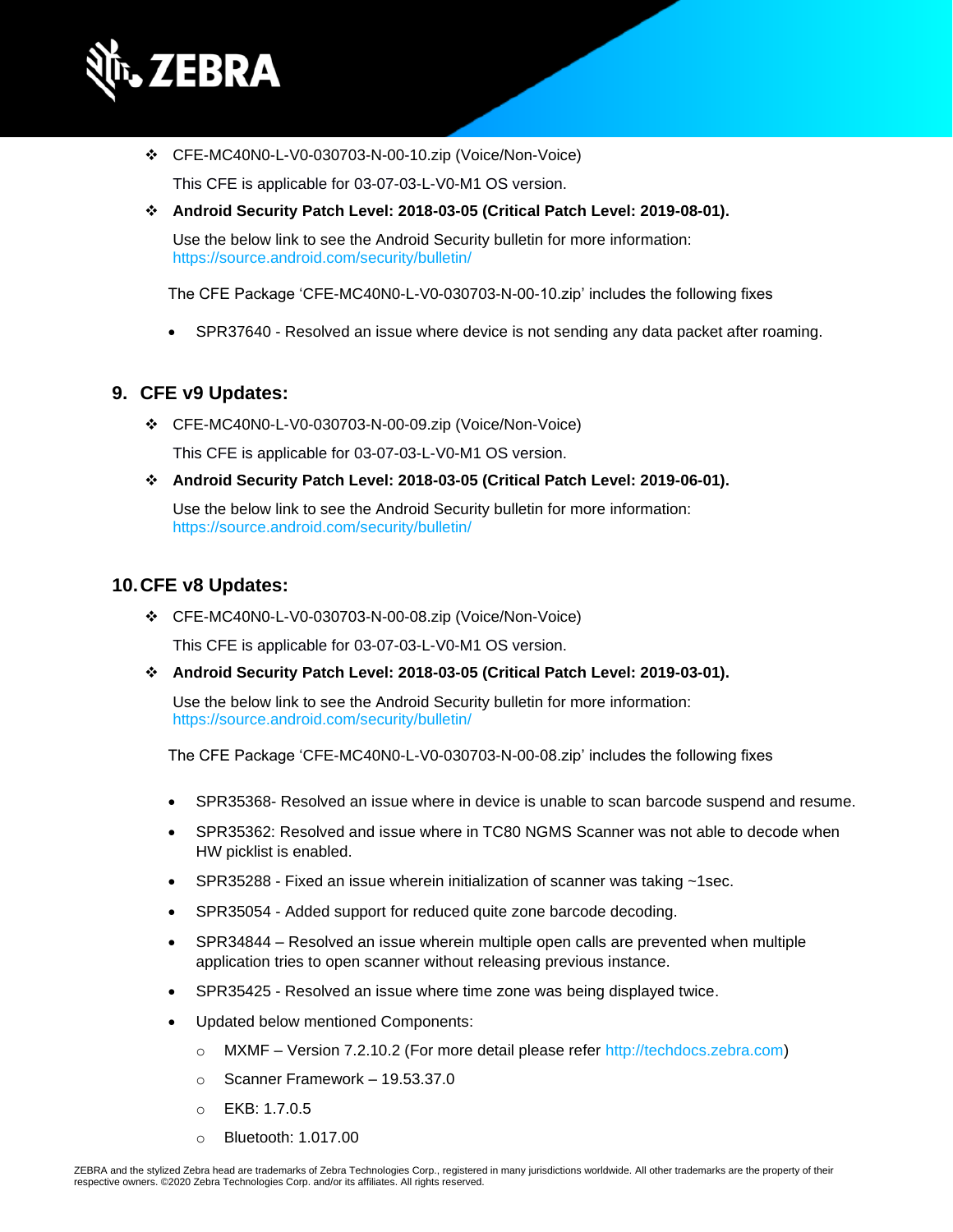

#### **11.CFE v7 Updates:**

❖ CFE-MC40N0-L-V0-030703-N-00-07.zip (Voice/Non-Voice)

This CFE is applicable for 03-07-03-L-V0-M1 OS version.

❖ **Android Security Patch Level: 2018-03-05 (Critical Patch Level: 2018-12-01).**

Use the below link to see the Android Security bulletin for more information: <https://source.android.com/security/bulletin/>

#### **12.CFE v6 Updates:**

❖ CFE-MC40N0-L-V0-030703-N-00-06.zip (Voice/Non-Voice)

This CFE is applicable for 03-07-03-L-V0-M1 OS version.

❖ **Android Security Patch Level: 2018-03-05 (Critical Patch Level: 2018-09-01).**

Use the below link to see the Android Security bulletin for more information: <https://source.android.com/security/bulletin/>

The CFE Package 'CFE-MC40N0-L-V0-030703-N-00-06.zip' includes the following fixes

- SPR35025 Resolved an issue where Proxy Auto Config (PAC) did not work properly following stops/restarts of the PacService.
- SPR33977 Resolved an issue wherein set time zone issue observed with StageNow.
- SPR34679 Resolved an issue wherein setting WiFi Band selection to Auto was not working properly with StageNow.
- Included Zebra Software License Manager v3.1.1.
- SettingsEULA has been renamed to Zebra Data Services.
- Updated below mentioned components:
	- o MXMF Version 7.2.9.0(For more detail please refer [http://techdocs.zebra.com\)](http://techdocs.zebra.com/)
	- $\circ$  Scanner Framework 18.10.15.0

#### **13.CFE v5 Updates:**

❖ CFE-MC40N0-L-V0-030703-N-00-05.zip (Voice/Non-Voice)

This CFE is applicable for 03-07-03-L-V0-M1 OS version.

❖ **Android Security Patch Level: 2018-03-05 (Critical Patch Level: 2018-06-01).**

Use the below link to see the Android Security bulletin for more information: <https://source.android.com/security/bulletin/>

The CFE Package 'CFE-MC40N0-L-V0-030703-N-00-05.zip' includes the following fixes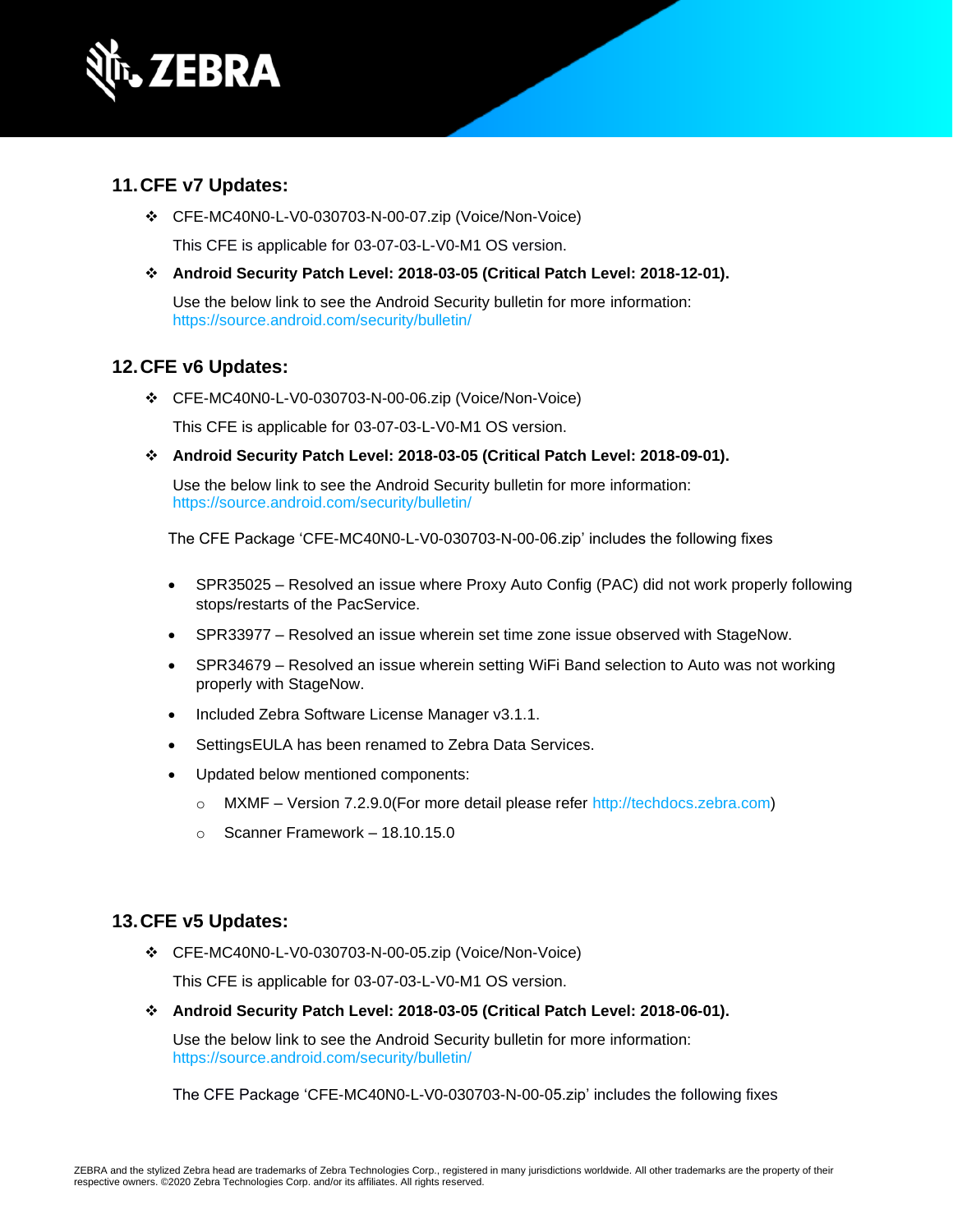

- SPR33599 Resolved an issue wherein few system apps were being disabled after Applock whitelist mode was enabled.
- SPR33329 Added support to enable/disable DND mode via Intent.
	- o To Enable DND mode send intent "com.symbol.intent.action.VOLCTRL\_MODE" with Extra state as "1" followed by a reboot.
	- To Disable DND mode send intent "com.symbol.intent.action.VOLCTRL\_MODE" with Extra state as "0" followed by a reboot.
- SPR33755 Resolved an issue wherein Whitelisted Apps were unable to submit XML to MX.
- SPR33671 Resolved an issue wherein the profile creation used to fail if the username included "\" character.
- SPR34267 Resolved an issue where-in user was not able to enable USB debugging option using StageNow.
- SPR33862/33876 Fixed an issue where-in user could not set Display Timeout value of 30min using StageNow.
- SPR34145 Fixed an issue wherein user was unable to connect to WLAN network due to WEP Key Index issue.
- SPR33973 Fixed an issue wherein scanner beam stuck off when pressing scanner button.
- SPR34307/ SPR33607 Resolved an issue wherein devices out of the box intermittently failed to get staged via StageNow.
- SPR33981 Fixed an issue wherein Czech Republic could not be set as Regulatory country while configuring WLAN profile using StageNow.
- SPR34614 Fixed an issue in DataWedge wherein scanner could not be enabled due to quick enabling and disabling of scanner through Intents.
- SPR34804 Fixed an issue wherein applying MDM Lockdown profile used to fail on KK to L upgrade.
- SPR34805 Fixed an issue wherein user was unable to copy DW profiles to the autoimport folder via MDM on KK to L upgrade.
- SPR34213 Resolved an issue wherein EKB configuration failed to be applied while staging using StageNow.
- Updated below mentioned Components:
	- $\circ$  MXMF Version 7.2.8.2
	- o EMDK Version 6.8.21.1121
	- o Staging Client Version 2.10.1.1389
	- o DataWedge Version 6.7.48
	- $\circ$  Enterprise Keyboard Version 1.7.0.2 (Added as an System application with this CFE 05).
	- o Diagnostic Tool Version 1.15.0.11
	- o File Browser Version 1.19.1.2

### **14.CFE v4 Updates:**

❖ CFE-MC40N0-L-V0-030703-N-00-04.zip (Voice/Non-Voice)

This CFE is applicable for 03-07-03-L-V0-M1 OS version.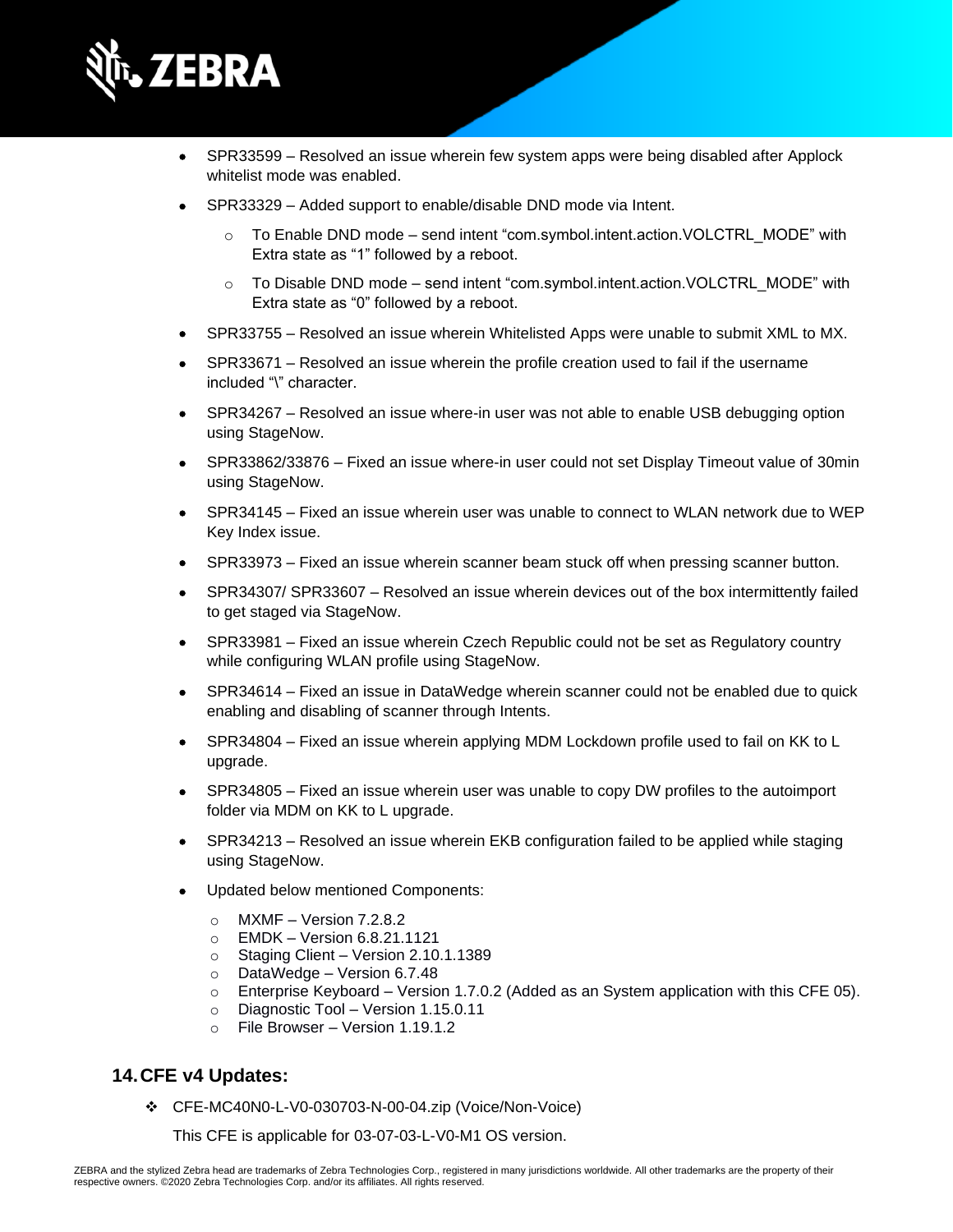

#### ❖ **Android Security Patch Level: 2018-03-05.**

Use the below link to see the Android Security bulletin for more information: <https://source.android.com/security/bulletin/>

The CFE Package 'CFE-MC40N0-L-V0-030703-N-00-04.zip' includes the following fixes:

- Spectre & Meltdown correction for variant 2.
- Updated below mentioned TUT Components:
	- o DataWedge Version 6.7.34
	- o EMDK Version 6.8.20.1120
	- $\circ$  MXMF Version 7.2.0.6
	- o Staging Client Version 2.10.1.1386
	- o File Browser Version 1.19.1.2
- SPR33538 Resolved an issue wherein scanner beam stuck off when pressing scanner button.
- SPR33639 Resolved an issue wherein the device stops emitting scan beam after waking up from suspend.

#### **15.CFE v3 Updates:**

❖ CFE-MC40N0-L-V0-030703-N-00-03.zip (Voice/Non-Voice)

This CFE is applicable for 03-07-03-L-V0-M1 OS version.

❖ **Android Security Patch Level: 2017-12-05.**

Use the below link to see the Android Security bulletin for more information: <https://source.android.com/security/bulletin/>

The CFE Package 'CFE-MC40N0-L-V0-030703-N-00-03.zip' includes the following fixes:

- Updated below mentioned TUT components:
	- o DataWedge Version 6.6.50
	- o EMDK Version 6.7.10.1010
	- o MXMF Version 7.1.2.1
	- o Staging Client Version 2.9.1.1362
- SPR33233 Resolved an issue wherein the DataWedge 6.2.24 could not replace separator or non-printable ascii character with \$.
- SPR32463 Resolved an issue wherein the StageNow File Manager downloads frequently fails due to Socketimeout exception.
- SPR32676 Resolved an issue wherein DataWedge crashes due to velocity application profile creation.
- SPR32484 Resolved an issue wherein customer was facing touch issues with keypad/numpad after updating from KitKat to Lollipop.
- SPR33138 Resolved an issue wherein audio tool was not working on MC40 L due to permission issue.
- SPR33168/33392 Resolved an issue wherein there was no option to disable Home Screen Button and Recent Items Button.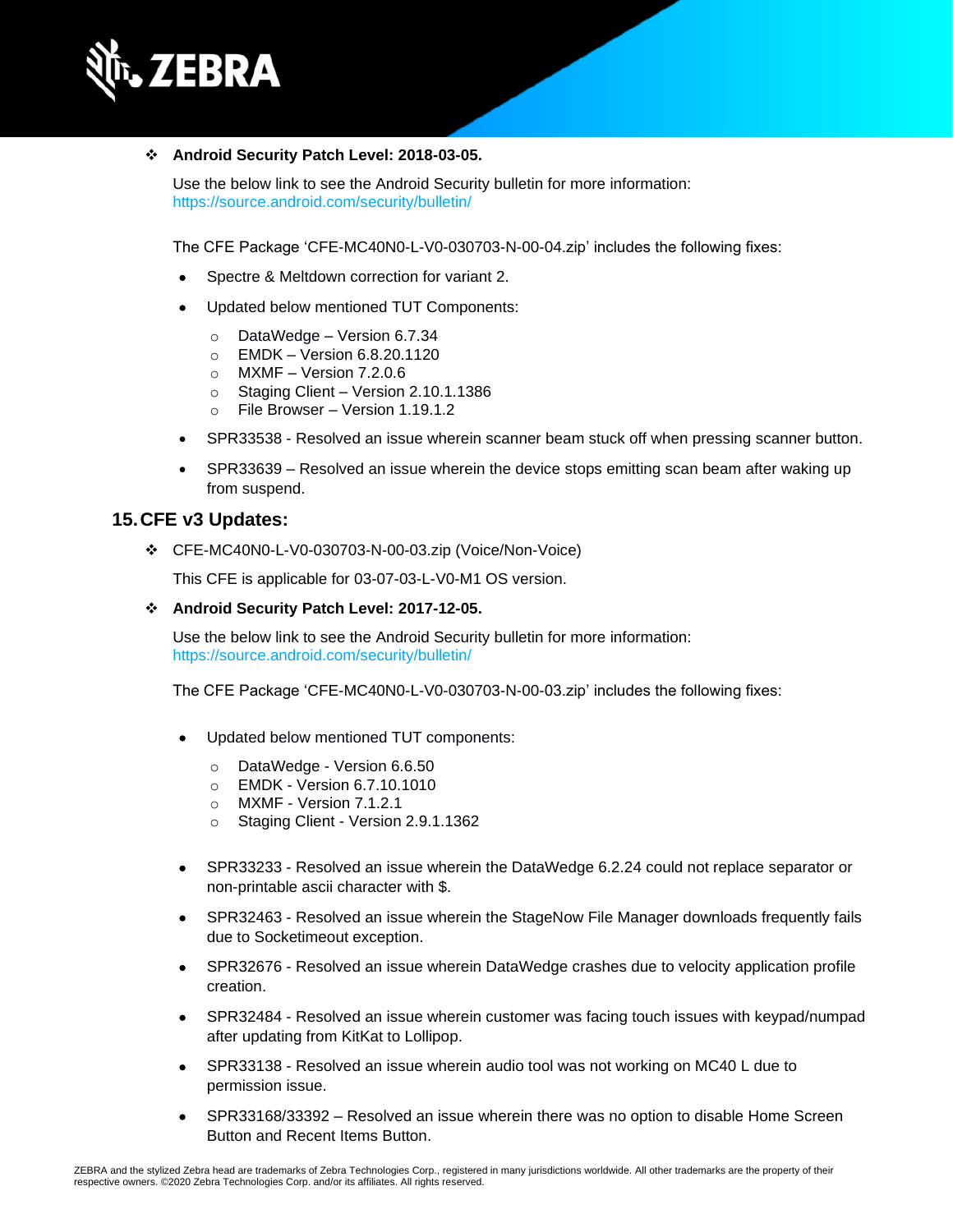

#### **16.CFE v2 Updates:**

❖ CFE-MC40N0-L-V0-030703-N-00-02.zip (Voice/Non-Voice)

This CFE is applicable for 03-07-03-L-V0-M1 OS version.

❖ **Android Security Patch Level: 2017-07-05.**

Use the below link to see the Android Security bulletin for more information: <https://source.android.com/security/bulletin/>

The CFE Package 'CFE-MC40N0-L-V0-030703-N-00-02.zip' includes the following fixes:

- Corrections for KRACK vulnerabilities applied.
- SPR33372 Resolved an issue wherein Wi-Fi disconnects while roaming.

### **17.CFE v1 Updates:**

❖ CFE-MC40N0-L-V0-030703-N-00-01.zip (Voice/Non-Voice)

This CFE is applicable for 03-07-03-L-V0-M1 OS version.

❖ **Android Security Patch Level: 2017-07-05.**

Use the below link to see the Android Security bulletin for more information: <https://source.android.com/security/bulletin/>

The CFE Package 'CFE-MC40N0-L-V0-030703-N-00-01.zip' includes the following fixes:

- Resolved an issue in MX to prevent leakage of configuration parameters.
- Included fix for BlueBorne vulnerability.

# **Device Compatibility**

This software release has been approved for Android MC40 Lollipop Voice/Non-Voice model mentioned below.

| <b>Voice SKU</b> | <b>Non-Voice SKU</b> |
|------------------|----------------------|
| MC40N0-SCG3RM1   | MC40N0-SCG3RM0       |
| MC40N0-SCG3R01   | MC40N0-SCG3R00       |
| MC40N0-SCJ3RM1   | MC40N0-SCJ3RM0       |
| MC40N0-SCJ3R01   | MC40N0-SCJ3R00       |
| MC40N0-HCJ3R01   | MC40N0-HCJ3R00       |
| MC40N0-SLK3R01   | MC40N0-HCG3R00       |
| MC40N0-SLK3RM1   |                      |
| MC40N0-HLK3R01   |                      |
| MC40N0-SCJ3RM102 |                      |

# **Important Links**

- **Requirements and Instructions** 
	- o [Installation and setup instructions](https://www.zebra.com/content/dam/zebra_new_ia/en-us/software/operating-system/mc40-operating-system/mc40-l-os-update-instructions.pdf)
- [Zebra Techdocs](https://techdocs.zebra.com/)
- **[Developer Tools](https://developer.zebra.com/)**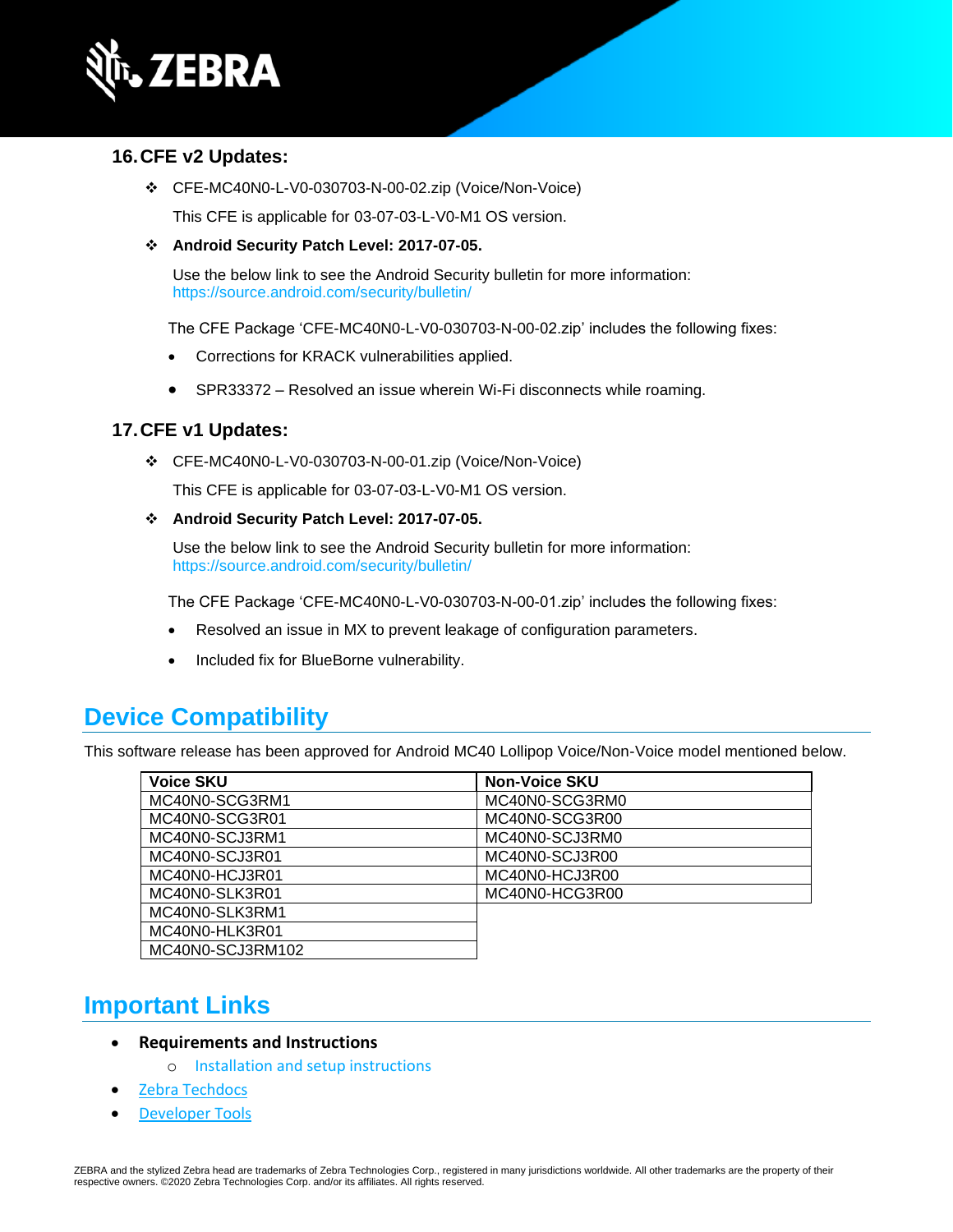

# **Component Version Info**

| <b>Component / Description</b> | <b>Version</b>                                                                                           |
|--------------------------------|----------------------------------------------------------------------------------------------------------|
| <b>Build version</b>           | 03-07-03-L-V0-M1                                                                                         |
| Device Patch Version           | 18                                                                                                       |
| Android version                | 5.1.1                                                                                                    |
| Android_SDK_Level              | 22                                                                                                       |
| Android Security Patch Level   | 2018-03-05 (Critical Patch Level: 2021-12-01)                                                            |
| <b>OSX</b>                     | TI.51.5.2.13                                                                                             |
| Linux_kernel                   | 3.4.48                                                                                                   |
| Wifi                           | FUSION_A_5.00.0.0.031<br>Application: A_5.00.0.0.004<br>Middleware: A_5.00.0.0.5<br>Radio: A_5.00.0.0.12 |
| X_loader                       | 1.41.0(2017-Aug-18)                                                                                      |
| U_boot                         | 1.1.4(2017-Aug-18)                                                                                       |
| Platform                       | <b>MC40</b>                                                                                              |
| Scanning_Framework             | 19.53.37.0                                                                                               |
| <b>DWDemo</b>                  | 2.0.13                                                                                                   |
| <b>MXMF</b>                    | 7.2.10.2                                                                                                 |
| Touch                          | Focaltech FT5X46                                                                                         |
| SSpam                          | 0.6 (NA for RevC HW, only for TRS/B HW)                                                                  |
| Bluetooth_Stack                | 01.025.00                                                                                                |
| Partition_table                | <b>NA</b>                                                                                                |
| Flash_Size                     | 8G                                                                                                       |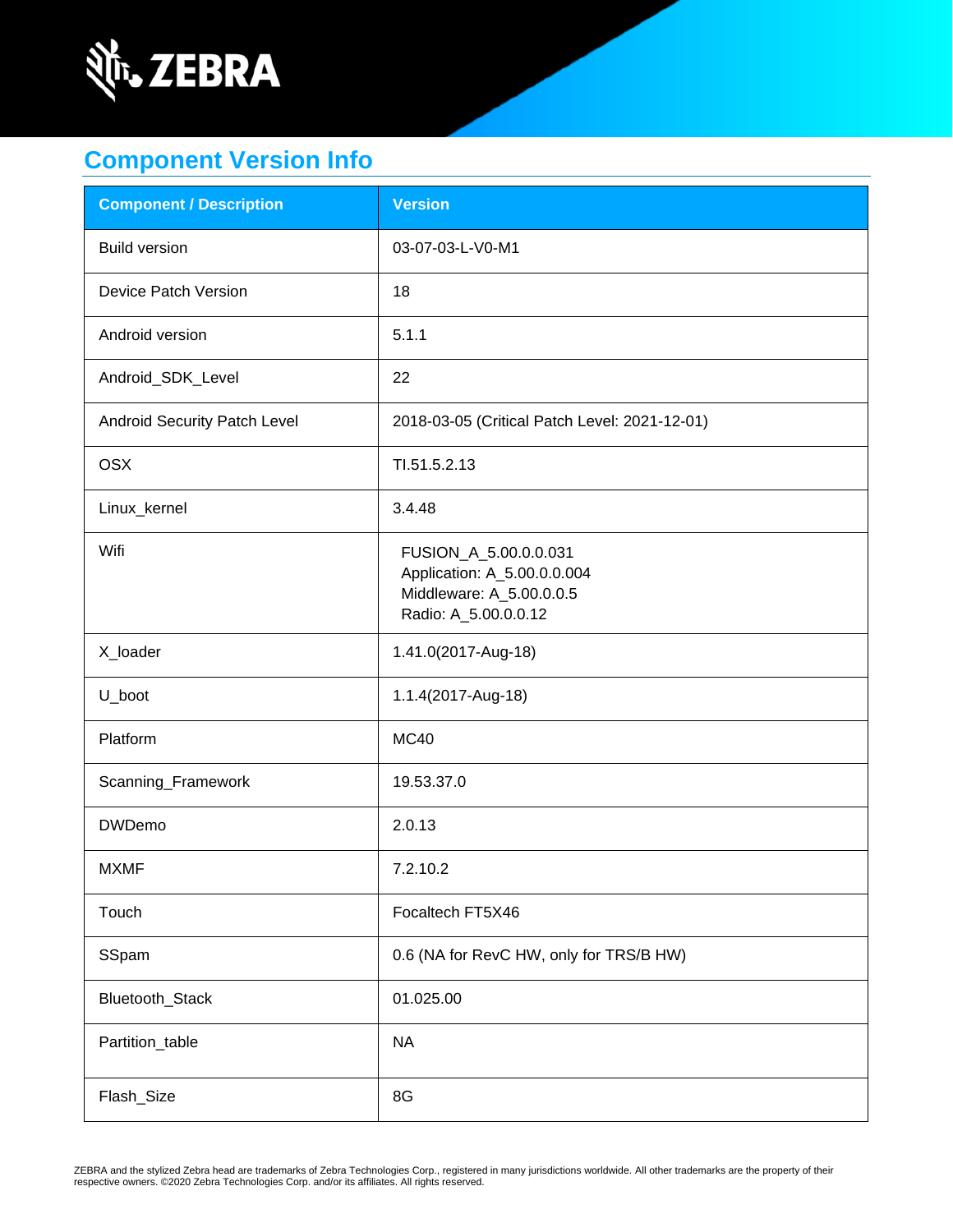

| RAM_Size                       | 1G                  |
|--------------------------------|---------------------|
| <b>GPS</b>                     | <b>NA</b>           |
| <b>MMS</b>                     | <b>NA</b>           |
| RIL_Version                    | <b>NA</b>           |
| BT_Pairing_Utility             | 3.7                 |
| MSP_Agent_RD                   | 7.08.86             |
| Datawedge                      | 6.7.48              |
| Camera                         | 2.0.002 (180925-30) |
| PTT                            | 3.1.32              |
| <b>RxLogger Utility</b>        | 4.61.0.0            |
| StageNow                       | 2.10.1.1389         |
| B2M_Elemez                     | 1.0.0.352           |
| Data_Analytics                 | 1.0.2.2091          |
| App_Gallery                    | 3.0.1.7             |
| <b>SOTI</b>                    | 12.2.0 Build 23469  |
| <b>EMDK</b>                    | 6.8.21.1121         |
| WorryFreeWiFi (SMART MU)       | 2.3.3 App-2.3.7     |
| Zebra Volume Control (ZVC)     | 1.1.23              |
| BatteryManager                 | 1.3.7               |
| Device Diagnostic tool         | 1.15.0.11           |
| Enterprise Keyboard (EKB)      | 1.7.0.5             |
| Zebra Software License Manager | 3.1.1               |
| WebView                        | 93.0.4577.62        |

ZEBRA and the stylized Zebra head are trademarks of Zebra Technologies Corp., registered in many jurisdictions worldwide. All other trademarks are the property of their<br>respective owners. ©2020 Zebra Technologies Corp. and